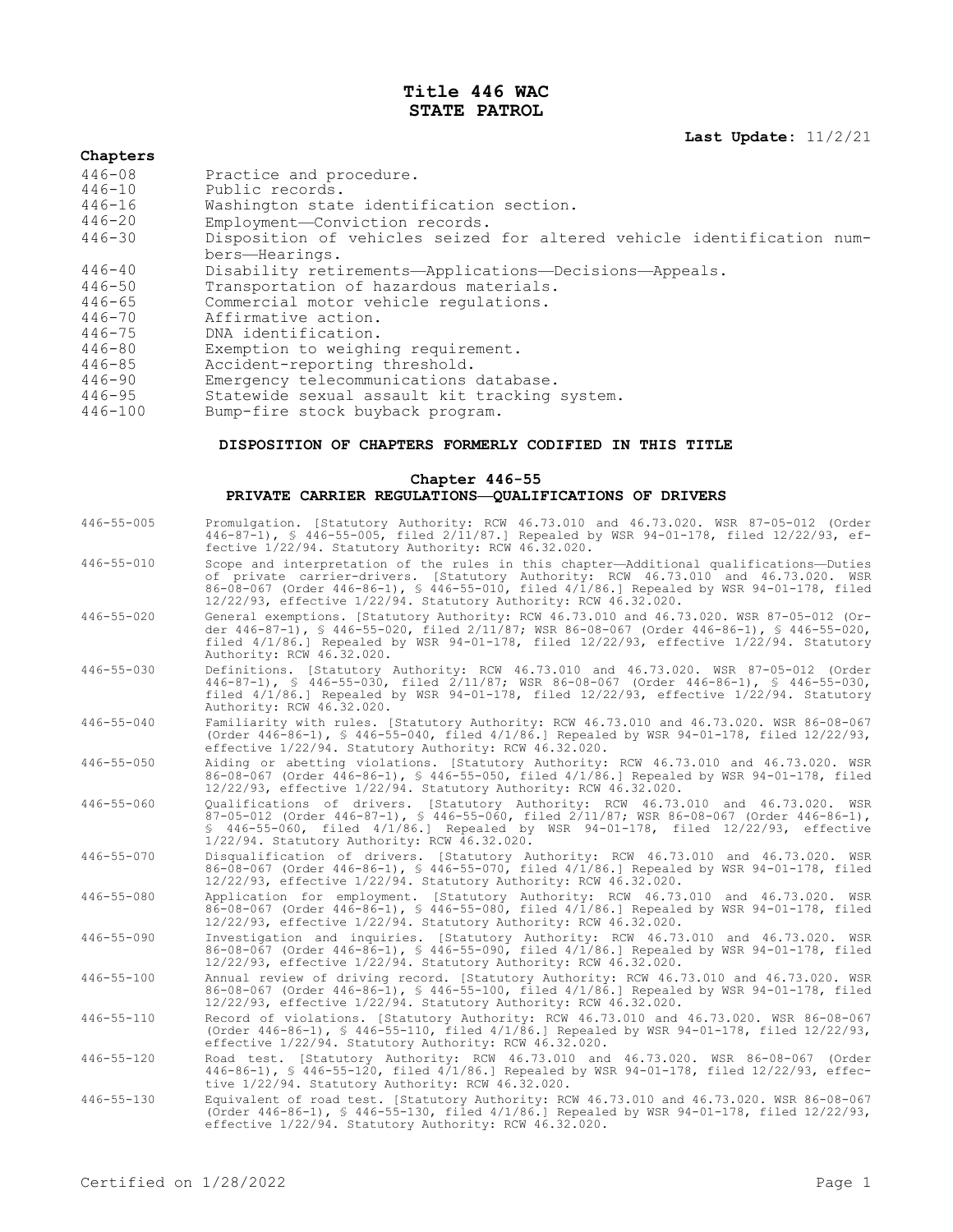- 446-55-140 Written examination. [Statutory Authority: RCW 46.73.010 and 46.73.020. WSR 86-08-067 (Order 446-86-1), § 446-55-140, filed 4/1/86.] Repealed by WSR 94-01-178, filed 12/22/93, effective 1/22/94. Statutory Authority: RCW 46.32.020.
- 446-55-150 Examination format. [Statutory Authority: RCW 46.73.010 and 46.73.020. WSR 86-08-067 (Order 446-86-1), § 446-55-150, filed 4/1/86.] Repealed by WSR 94-01-178, filed 12/22/93, effective 1/22/94. Statutory Authority: RCW 46.32.020.

446-55-160 Equivalent of written examination. [Statutory Authority: RCW 46.73.010 and 46.73.020. WSR 86-08-067 (Order 446-86-1), § 446-55-160, filed 4/1/86.] Repealed by WSR 94-01-178, filed 12/22/93, effective 1/22/94. Statutory Authority: RCW 46.32.020.

446-55-165 Exemptions for single vehicle owner drivers. [Statutory Authority: RCW 46.73.010 and 46.73.020. WSR 86-08-067 (Order 446-86-1), § 446-55-165, filed 4/1/86.] Repealed by WSR 94-01-178, filed 12/22/93, effective 1/22/94. Statutory Authority: RCW 46.32.020.

- 446-55-170 Physical qualifications for drivers. [Statutory Authority: RCW 46.73.010 and 46.73.020. WSR 87-05-012 (Order 446-87-1), § 446-55-170, filed 2/11/87; WSR 86-08-067 (Order 446-86-1), § 446-55-170, filed 4/1/86.] Repealed by WSR 94-01-178, filed 12/22/93, effective 1/22/94. Statutory Authority: RCW 46.32.020.
- 446-55-180 Medical examination—Certificate of physical examination. [Statutory Authority: RCW 46.73.010 and 46.73.020. WSR 87-05-012 (Order 446-87-1), § 446-55-180, filed 2/11/87; WSR 86-08-067 (Order 446-86-1), § 446-55-180, filed 4/1/86.] Repealed by WSR 94-01-178, filed 12/22/93, effective 1/22/94. Statutory Authority: RCW 46.32.020.
- 446-55-190 Persons who must be medically examined and certified. [Statutory Authority: RCW 46.73.010 and 46.73.020. WSR 86-08-067 (Order 446-86-1), § 446-55-190, filed 4/1/86.] Repealed by WSR 94-01-178, filed 12/22/93, effective 1/22/94. Statutory Authority: RCW 46.32.020.
- 446-55-200 Resolution of conflicts of medical evaluation. [Statutory Authority: RCW 46.73.010 and 46.73.020. WSR 86-08-067 (Order 446-86-1), § 446-55-200, filed 4/1/86.] Repealed by WSR 87-05-012 (Order 446-87-1), filed 2/11/87. Statutory Authority: RCW 46.73.010 and 46.73.020.
- 446-55-210 Waiver of certain physical defects. [Statutory Authority: RCW 46.73.010 and 46.73.020. WSR 86-08-067 (Order 446-86-1), § 446-55-210, filed 4/1/86.] Repealed by WSR 87-05-012 (Order 446-87-1), filed 2/11/87. Statutory Authority: RCW 46.73.010 and 46.73.020.
- 446-55-220 Driver qualification files. [Statutory Authority: RCW 46.73.010 and 46.73.020. WSR 87-05-012 (Order 446-87-1), § 446-55-220, filed 2/11/87; WSR 86-08-067 (Order 446-86-1), § 446-55-220, filed 4/1/86.] Repealed by WSR 94-01-178, filed 12/22/93, effective 1/22/94. Statutory Authority: RCW 46.32.020.
- 446-55-230 Drivers who were regularly employed for a continuous three-year period prior to the effective date of this rule. [Statutory Authority: RCW 46.73.010 and 46.73.020. WSR 86-08-067 (Order 446-86-1), § 446-55-230, filed 4/1/86.] Repealed by WSR 94-01-178, filed 12/22/93, effective 1/22/94. Statutory Authority: RCW 46.32.020.
- 446-55-240 Drivers of lightweight vehicles. [Statutory Authority: RCW 46.73.010 and 46.73.020. WSR 86-08-067 (Order 446-86-1), § 446-55-240, filed 4/1/86.] Repealed by WSR 87-05-012 (Order 446-87-1), filed 2/11/87. Statutory Authority: RCW 46.73.010 and 46.73.020.
- 446-55-250 Intermittent, casual, or occasional drivers. [Statutory Authority: RCW 46.73.010 and 46.73.020. WSR 86-08-067 (Order 446-86-1), § 446-55-250, filed 4/1/86.] Repealed by WSR 94-01-178, filed 12/22/93, effective 1/22/94. Statutory Authority: RCW 46.32.020.
- 446-55-260 Drivers furnished by other motor carriers. [Statutory Authority: RCW 46.73.010 and 46.73.020. WSR 86-08-067 (Order 446-86-1), § 446-55-260, filed 4/1/86.] Repealed by WSR 94-01-178, filed 12/22/93, effective 1/22/94. Statutory Authority: RCW 46.32.020.
- 446-55-270 Drivers of articulated (combination) farm vehicles. [Statutory Authority: RCW 46.73.010 and 46.73.020. WSR 86-08-067 (Order 446-86-1), § 446-55-270, filed 4/1/86.] Repealed by WSR 94-01-178, filed 12/22/93, effective 1/22/94. Statutory Authority: RCW 46.32.020.
- 446-55-280 Intrastate drivers of vehicles transporting combustible liquids. [Statutory Authority: RCW 46.73.010 and 46.73.020. WSR 86-08-067 (Order 446-86-1), § 446-55-280, filed 4/1/86.] Repealed by WSR 94-01-178, filed 12/22/93, effective 1/22/94. Statutory Authority: RCW 46.32.020.

## **Chapter 446-60**

### **PRIVATE CARRIER REGULATIONS—HOURS OF SERVICE OF DRIVERS**

- 446-60-005 Promulgation. [Statutory Authority: RCW 46.73.010 and 46.73.020. WSR 87-05-012 (Order 446-87-1), § 446-60-005, filed 2/11/87.] Repealed by WSR 94-01-178, filed 12/22/93, effective 1/22/94. Statutory Authority: RCW 46.32.020.
- 446-60-010 Compliance with, knowledge of, and interpretation of, the rules in this chapter. [Statutory Authority: RCW 46.73.010 and 46.73.020. WSR 86-08-067 (Order 446-86-1), § 446-60-010, filed 4/1/86.] Repealed by WSR 94-01-178, filed 12/22/93, effective 1/22/94. Statutory Authority: RCW 46.32.020.

446-60-015 General exemptions. [Statutory Authority: RCW 46.73.010 and 46.73.020. WSR 87-05-012 (Order 446-87-1), § 446-60-015, filed 2/11/87.] Repealed by WSR 94-01-178, filed 12/22/93, effective 1/22/94. Statutory Authority: RCW 46.32.020.

- 446-60-020 Definitions. [Statutory Authority: RCW 46.73.010 and 46.73.020. WSR 87-05-012 (Order 446-87-1), § 446-60-020, filed 2/11/87; WSR 86-08-067 (Order 446-86-1), § 446-60-020, filed 4/1/86.] Repealed by WSR 94-01-178, filed 12/22/93, effective 1/22/94. Statutory Authority: RCW 46.32.020.
- 446-60-030 Maximum driving and on-duty time. [Statutory Authority: RCW 46.73.010 and 46.73.020. WSR 86-08-067 (Order 446-86-1), § 446-60-030, filed 4/1/86.] Repealed by WSR 94-01-178, filed 12/22/93, effective 1/22/94. Statutory Authority: RCW 46.32.020.
- 446-60-040 Travel time. [Statutory Authority: RCW 46.73.010 and 46.73.020. WSR 86-08-067 (Order 446-86-1), § 446-60-040, filed 4/1/86.] Repealed by WSR 94-01-178, filed 12/22/93, effective 1/22/94. Statutory Authority: RCW 46.32.020.